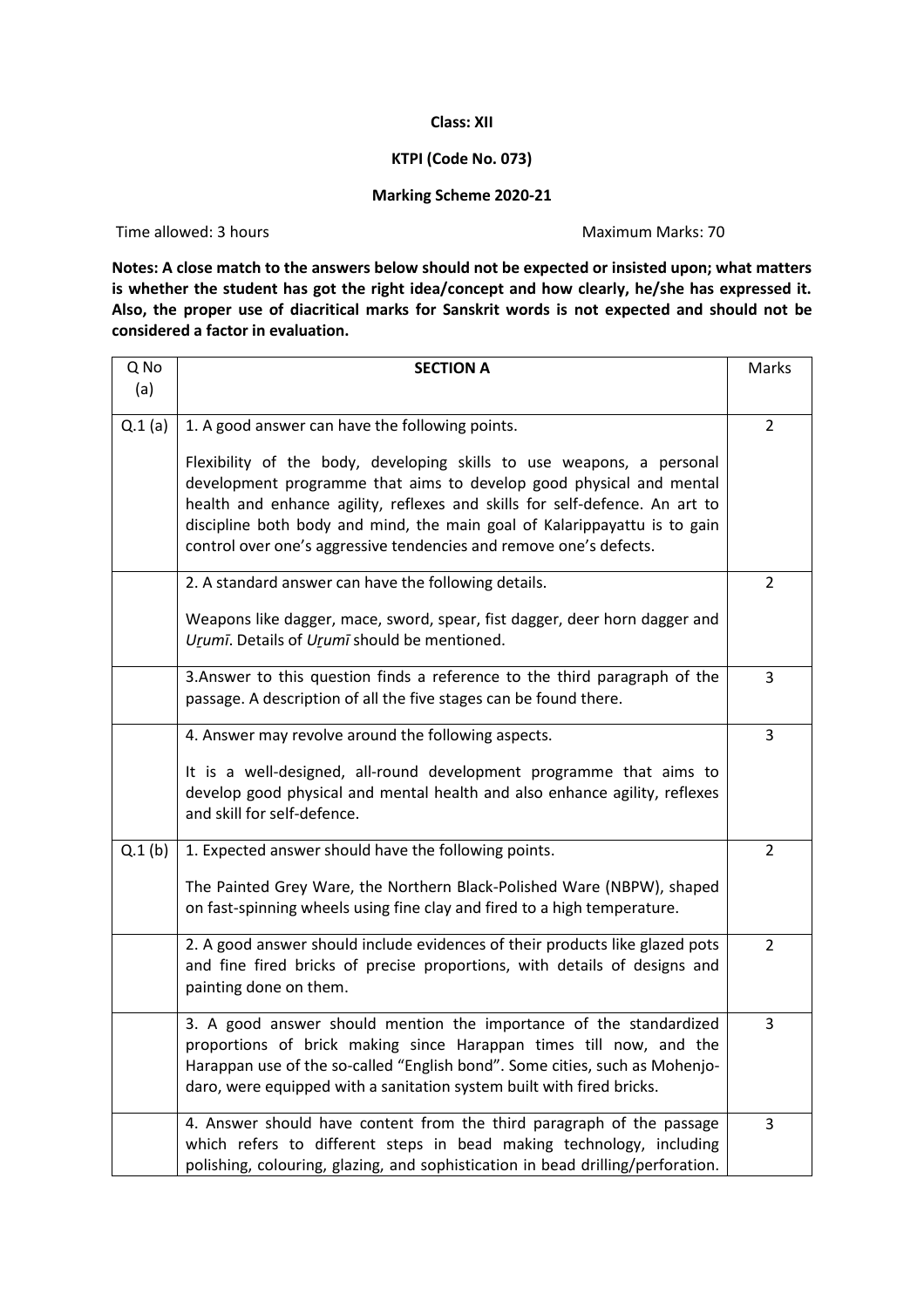|     | Answer could also include the fact that Harappan long beads were highly<br>appreciated by Mesopotamian civilization.                                                                                                                                                                                                                                                                                                                                                                                                                                                                                                                                                                                                                                                 |                                            |
|-----|----------------------------------------------------------------------------------------------------------------------------------------------------------------------------------------------------------------------------------------------------------------------------------------------------------------------------------------------------------------------------------------------------------------------------------------------------------------------------------------------------------------------------------------------------------------------------------------------------------------------------------------------------------------------------------------------------------------------------------------------------------------------|--------------------------------------------|
|     | <b>SECTION B</b>                                                                                                                                                                                                                                                                                                                                                                                                                                                                                                                                                                                                                                                                                                                                                     |                                            |
| Q.2 | i. Answer should discuss how the education was modelled in the ancient<br>times from passage (a) on education which explains how "pupils were<br>trained to guide their life in consonance with dharma".<br>As this question is aimed to test the ability of presenting one's own view, a<br>certain level of freedom should be considered. If the views are in consonance<br>with the ancient education system, full marks can be awarded.                                                                                                                                                                                                                                                                                                                          | 2                                          |
|     | ii. Answer can have the content from $-$ Indian education aimed at both the<br>inner and the outer dimension of a person. Truth, patience,  the<br>inner values cultivated by Indian education. The outer goal of mastering a<br>discipline,  assiduously pursued  tradition is ethically inflected. It<br>is the concept of Dharma that enabled Indian education system to achieve<br>its various goals like bridging between inner and outer dimension of<br>personality development of a student.                                                                                                                                                                                                                                                                 | 3                                          |
|     | iii. The following points to be incorporated in the answer.                                                                                                                                                                                                                                                                                                                                                                                                                                                                                                                                                                                                                                                                                                          | 2                                          |
|     | Varņa and āśrama were seen as two factors that help an individual perform<br>his/her appropriate duty. Varņa dharmas and āśrama dharmas were<br>designed to fulfil one's social, moral and spiritual aspects.                                                                                                                                                                                                                                                                                                                                                                                                                                                                                                                                                        |                                            |
|     | iv. A good answer has these points. Ancient Indian ethical values were<br>founded on the concept of rta (all-pervading cosmic order). It is rta that<br>makes harmony and balance in nature and in society. If we analyze the<br>problems of today, it can be suggested that the very harmony and balance<br>are missing due to the unawareness of the cosmic order in the individual<br>and the society. (Here also, a certain level of freedom should be considered.)                                                                                                                                                                                                                                                                                              | 3                                          |
| Q.3 | (1) A possible answer could be Without the study of six vedangas, the<br>study of Veda is incomplete. In fact, these limbs of Veda are the devices and<br>means to understand Vedic text and to enable one to put the Vedic text into<br>practice. Sikșã or phonetics deals with the accurate rendition of mantras.<br>The following points need to be discussed in the answer.<br>Various aspects of speech-sounds.<br>Places of articulation and efforts of articulation.                                                                                                                                                                                                                                                                                          | 15<br>(One<br>question<br>out of<br>three) |
|     | (2) Possible lines of answer: Origin of temple architecture, inspiration of the<br>basic design, philosophy behind temple architecture. Evolution of temples<br>may start from rock-cut structures with examples, monolithic temples,<br>constructed temples, common concepts on constructed temples (gopura,<br>jagatī, maņdapa sikhara). nāgara, drāvida and vesara styles with<br>examples, how despite regional variations such as Chalukya (Karnataka) style<br>or Kalinga (Odisha) styles, yet the basic plan and philosophy behind<br>construction of temples remained the same. Appropriate examples of<br>temples and appropriate information other than that mentioned in the<br>textbook may also be accepted if correct. (In this question, completeness |                                            |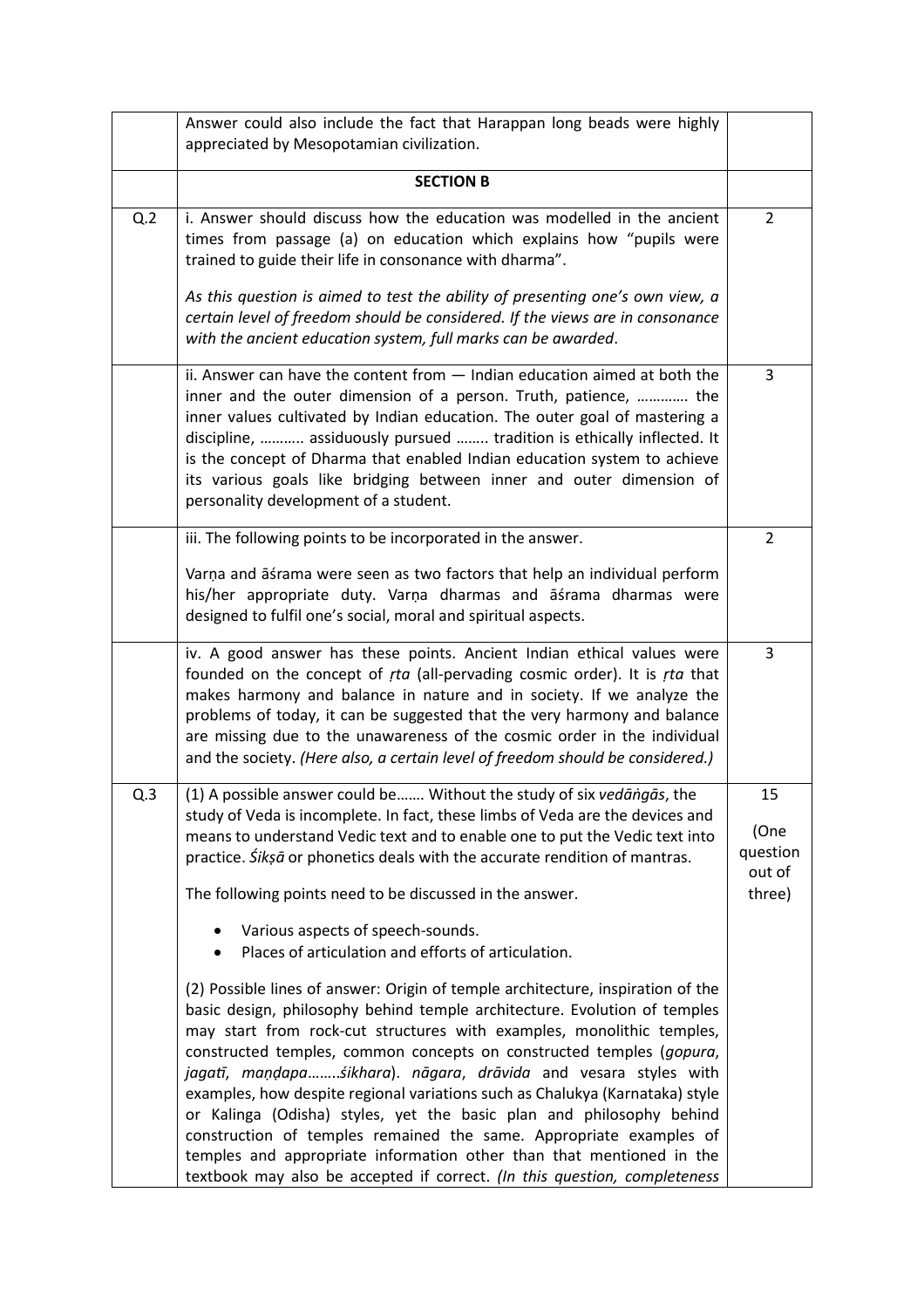|     | should not be insisted upon.)                                                                                                                                                                                                                                                                                                                                                                                                                                                                                                                                                                                                                                                                                                                                                                                                    |                                                  |
|-----|----------------------------------------------------------------------------------------------------------------------------------------------------------------------------------------------------------------------------------------------------------------------------------------------------------------------------------------------------------------------------------------------------------------------------------------------------------------------------------------------------------------------------------------------------------------------------------------------------------------------------------------------------------------------------------------------------------------------------------------------------------------------------------------------------------------------------------|--------------------------------------------------|
|     | (3) Possible lines of answer: India's natural environmental advantages /<br>blessings like great variety of soils, monsoon, large network of perennial<br>rivers etc. evidences of agriculture since 6000 BCE, examples of evidences in<br>the form of techniques mentioned in ancient texts on every aspect<br>agriculture like seed and sowing, manures, irrigation, pest management etc.<br>Giving details on cattle rearing and management as an integral part of<br>agriculture. Drawing parallels about some of the techniques / customs /<br>traditions / festivals which are practised even today. Elucidating on how<br>India society has been agriculture-centred and how traditions and festivals<br>thrive around it can be cited.<br>(Any appropriate information in these lines should be considered even if it is |                                                  |
|     | beyond the textbook; completeness need not be insisted upon.)                                                                                                                                                                                                                                                                                                                                                                                                                                                                                                                                                                                                                                                                                                                                                                    |                                                  |
|     | <b>SECTION B</b>                                                                                                                                                                                                                                                                                                                                                                                                                                                                                                                                                                                                                                                                                                                                                                                                                 |                                                  |
| Q.4 | 1. A good answer may draw from the following: The techniques of all four<br>modes of abhinaya viz. āngika, vācika, āhārya and sāttvika are an integral<br>part of Kathakali. The three chief components (natya, nrtta and nrtya) of<br>Indian classical dance are blended in this dance. The abhinaya is presented<br>in three stages: (1) word-to-word synchronization; (2) interpretation of the<br>full line; and (3) abhinaya of the dancer following the singer. The dancers<br>express themselves through organized <i>mudrās</i> and facial expressions. Also,<br>the effective use of costumes and make-up depending on the characters will<br>strengthen the abhinaya.                                                                                                                                                  | $3X5 = 15$<br>(5)<br>questions<br>out of<br>six) |
|     | 2. A good answer may draw from the following: lasya and tandava are two<br>classification of dance besides mārgī and deśī. These two varieties are based<br>on the characters. The tāņdava style stands for the vigorous expression and<br>actions and feelings regardless whether the dance is performed by men or<br>women. lāsya stands for elements of grace and softness and gentle<br>emotions. Love is the predominant sentiment in lasya. This style is usually<br>associated with women. It is believed that Mother Pārvatī taught lāsya to<br>Ușā, sage Bāņa's daughter, who then passed on the art to the women of<br>India.                                                                                                                                                                                          |                                                  |
|     | 3. A good answer may draw from the following: India is known for its varied<br>cultural backgrounds. Folk dance forms are diverse and are integral part of<br>India's forest and hill communities. These simple dance forms are performed<br>as a part of community celebrations or observances. These dances are<br>performed for every possible occasion to celebrate the arrival of seasons,<br>the birth of a child, a wedding and festivals, social activities such as hunting<br>and food gathering. Folk dance plays a great role in India in showcasing the<br>tribal and rural culture of India.                                                                                                                                                                                                                        |                                                  |
|     | 4. Answer can be from the text itself: The Manasollasa gives a detailed<br>description of the wrestling pit and says that it should be filled with smooth<br>village soil free from pebbles and other hard objects and should be levelled<br>and kept slightly wet. The ground for combat was known as khalaka; it was<br>be elevated, circular, even and strong and surrounded<br>by a<br>to                                                                                                                                                                                                                                                                                                                                                                                                                                    |                                                  |